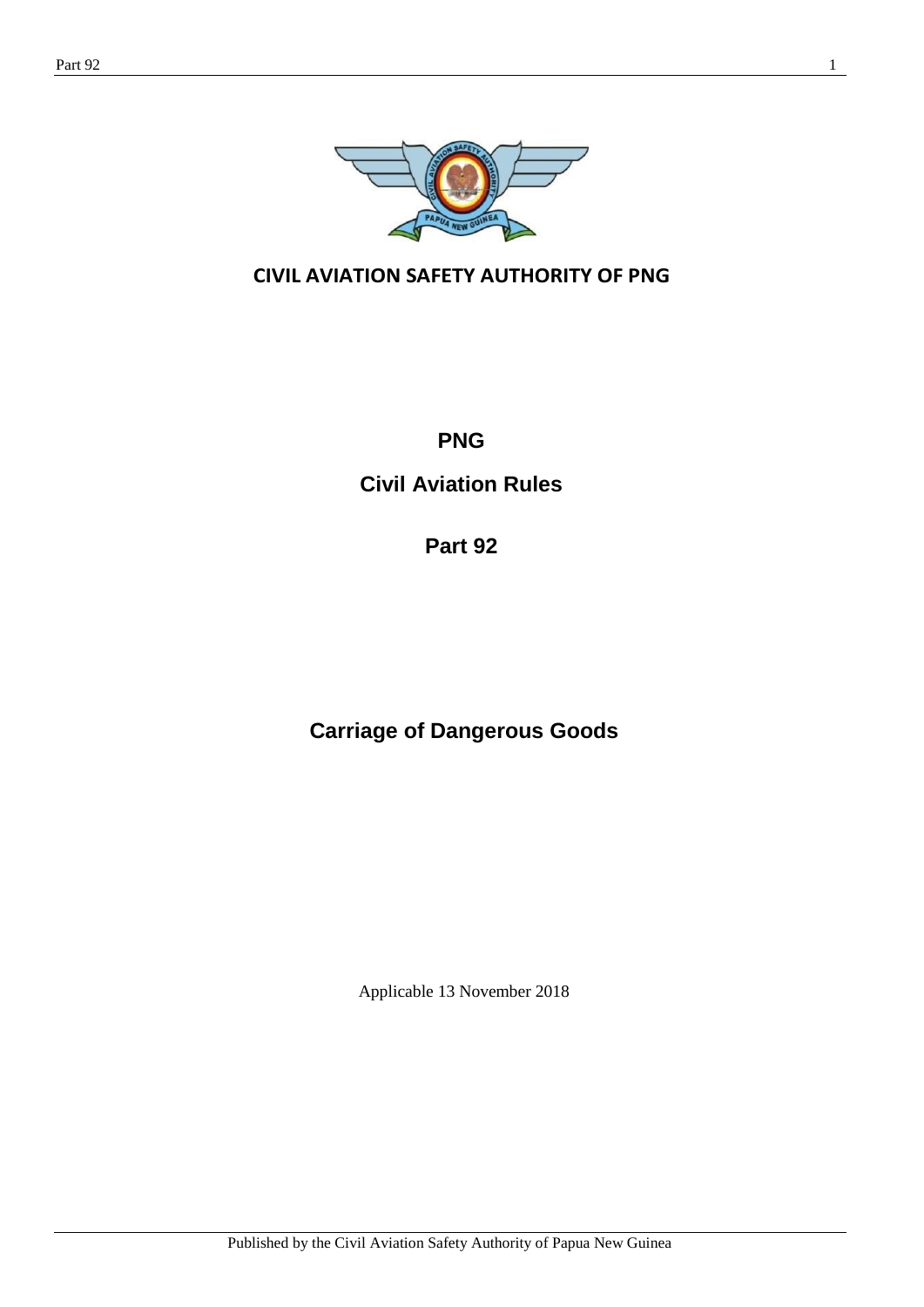# **DESCRIPTION**

Part 92 prescribes rules governing the carriage of dangerous goods by air.

Part 92 does not apply to articles or substances that are –

- specifically excluded under Part One in the Technical Instructions;
- required to be aboard an aircraft in accordance with the airworthiness or operational requirements of the Civil Aviation Rules; and
- approved by the Director to meet special operational requirements.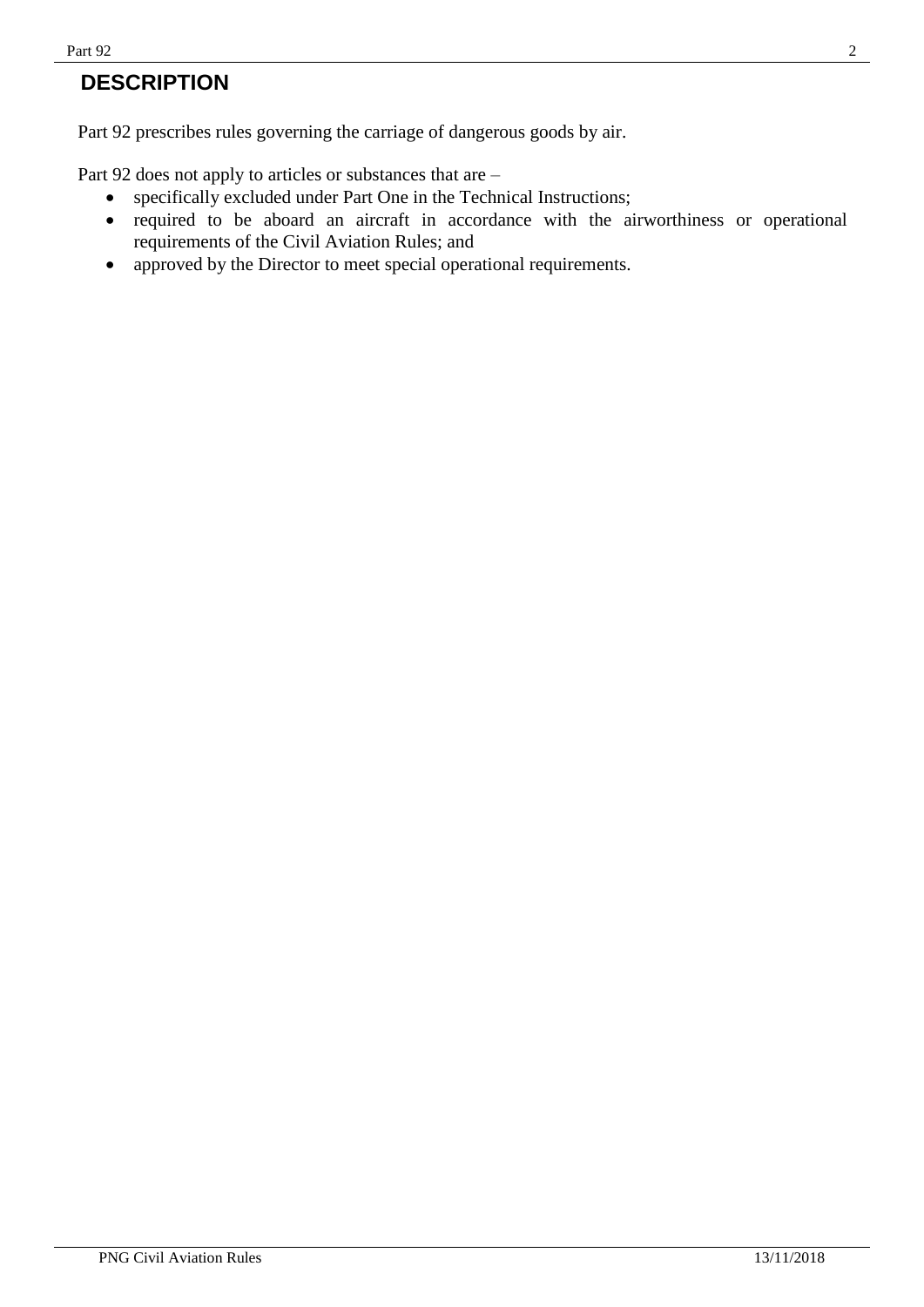# **BULLETIN**

This Part first came into force on 1 January 2004 and now incorporates the following amendments:

| Amendment   | <b>Effective Date</b> |
|-------------|-----------------------|
| Amendment 1 | 1 May 2017            |
| Amendment 2 | 1 February 2018       |
| Amendment 3 | 13 November 2018      |

### *Summary of amendments:*

#### **Amendment 3:**

(Docket18/CAR/92/05)

Rule 92.1 amended to provide clarity on applicability of Part 92; Rule 92.21 New rule to reflect changes in respect of oversight of entities other than operators; Subpart D Heading amended to provide clarity on Acceptance, Handling, Storage and Inspection of DGs; Rule 92.151(a)(2) and 92.151(b) minor amendments; Rules 92.153 and 92.155 amended by replacement of the term 'operator' with 'person'; Rules 92.157 amended to correct paragraph numbering Rules 92.203(a) and 92.203(b) amended to align both rules and reflect changes in respect of designated postal operators and entities other than air operators; Rule 92.203(b) amended by deletion of words 'person, other than the'; Rule 92.205 amended by deletion of words 'including designated postal operators'.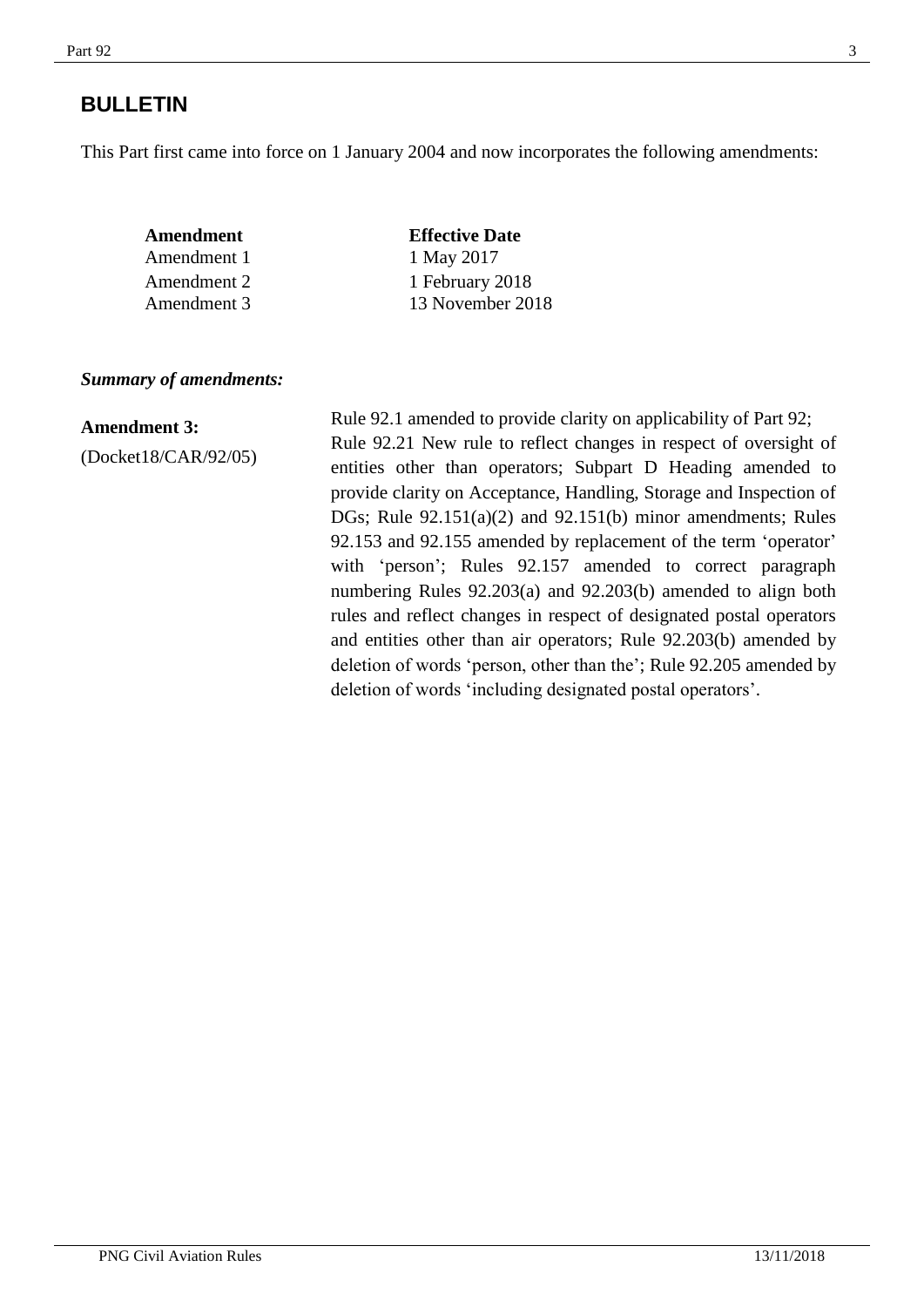# **Schedule of Rules**

| 92.1   |                                                                                |  |
|--------|--------------------------------------------------------------------------------|--|
| 92.3   |                                                                                |  |
| 92.5   |                                                                                |  |
| 92.7   |                                                                                |  |
| 92.9   |                                                                                |  |
| 92.11  |                                                                                |  |
| 92.13  |                                                                                |  |
| 92.15  |                                                                                |  |
| 92.17  |                                                                                |  |
| 92.19  |                                                                                |  |
| 92.21  |                                                                                |  |
|        |                                                                                |  |
| 92.51  |                                                                                |  |
| 92.53  |                                                                                |  |
| 92.55  |                                                                                |  |
| 92.57  |                                                                                |  |
|        |                                                                                |  |
| 92.101 |                                                                                |  |
| 92.103 |                                                                                |  |
| 92.105 |                                                                                |  |
|        |                                                                                |  |
|        | Subpart D — Acceptance, Handling, Storage and Inspection of Dangerous Goods 13 |  |
| 92.151 |                                                                                |  |
| 92.153 |                                                                                |  |
| 92.155 |                                                                                |  |
| 92.157 |                                                                                |  |
| 92.159 |                                                                                |  |
| 92.161 |                                                                                |  |
| 92.163 |                                                                                |  |
| 92.165 |                                                                                |  |
| 92.167 |                                                                                |  |
| 92.169 |                                                                                |  |
| 92.171 |                                                                                |  |
|        |                                                                                |  |
|        |                                                                                |  |
|        |                                                                                |  |
| 92.177 |                                                                                |  |
|        |                                                                                |  |
|        |                                                                                |  |
|        |                                                                                |  |
|        |                                                                                |  |
| 92.201 |                                                                                |  |
| 92.203 |                                                                                |  |
| 92.205 |                                                                                |  |
| 92.207 |                                                                                |  |
| 92.209 |                                                                                |  |
|        |                                                                                |  |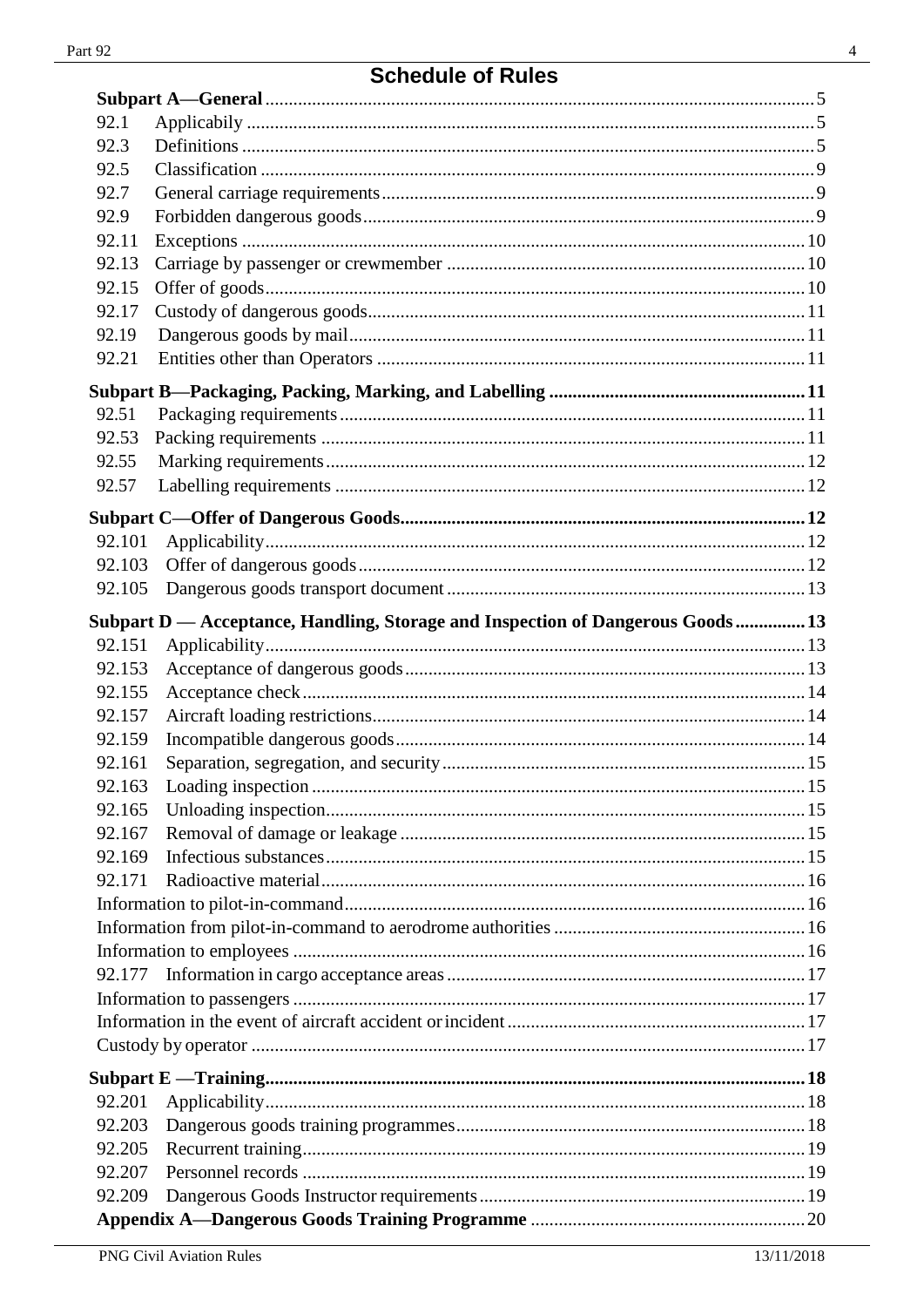# **Subpart A — General**

# **92.1 Applicability**

(a) This Part prescribes rules governing the carriage of dangerous goods by air and shall apply to all persons, including any entity other than an operator, that performs any function described in this Part.

- (b) This Part shall not apply to—
	- (1) articles or substances that are—
		- (i) carried on an aircraft to provide medical aid to a patient during flight; or
		- (ii) carried on an aircraft to provide veterinary aid or a humane killer for an animal during flight; or
		- (iii) carried on an aircraft for the purpose of an agricultural aircraft operation; or
		- (iv) required to be aboard an aircraft in accordance with the airworthiness or operational requirements of the Civil Aviation Rules;or
		- (v) approved by the Director to meet special operational requirements; or
		- (vi) part of the emergency or life-saving equipment aboard an aircraft provided by the operator; or
	- (2) aerosols, alcoholic beverages, perfumes, colognes, safety matches and liquefied gas lighters carried by the operator for use or sale aboard an aircraft that carries passengers, during the flight or a series of flights, but this Part shall apply to—
		- (i) disposable gas lighters; and
		- (ii) those lighters liable to leak when exposed to reduced pressure; or
	- (3) dry ice intended for use in food and beverage service aboard the aircraft.

(c) Articles and substances intended as replacements for those in paragraphs (b)(1)(iv) and (v) shall be carried in accordance with this Part except that, when consigned by operators, aircraft batteries are not subject to a gross mass quantity limitation.

# <span id="page-4-0"></span>**92.3 Definitions**

In this Part—

**Aerosols** means any non-refillable receptacle made of metal, glass, or plastic and containing a gas compressed, liquefied or dissolved under pressure, with or without a liquid, paste, or powder, and fitted with a self-closing release device allowing the contents to be ejected as solid or liquid particles in suspension in a gas, as a foam, paste, or powder, or in a liquid or gaseous state:

**Approval** means an authorisation granted by the Director for:

(a) the transport of dangerous goods forbidden on passenger and/or cargo aircraft where the Technical Instructions state that such goods may be carried with an approval; or

(b) other purposes as provided for in the Technical Instructions.

**Cargo aircraft** means an aircraft, other than an aircraft that carries passengers, which is carrying goods or property: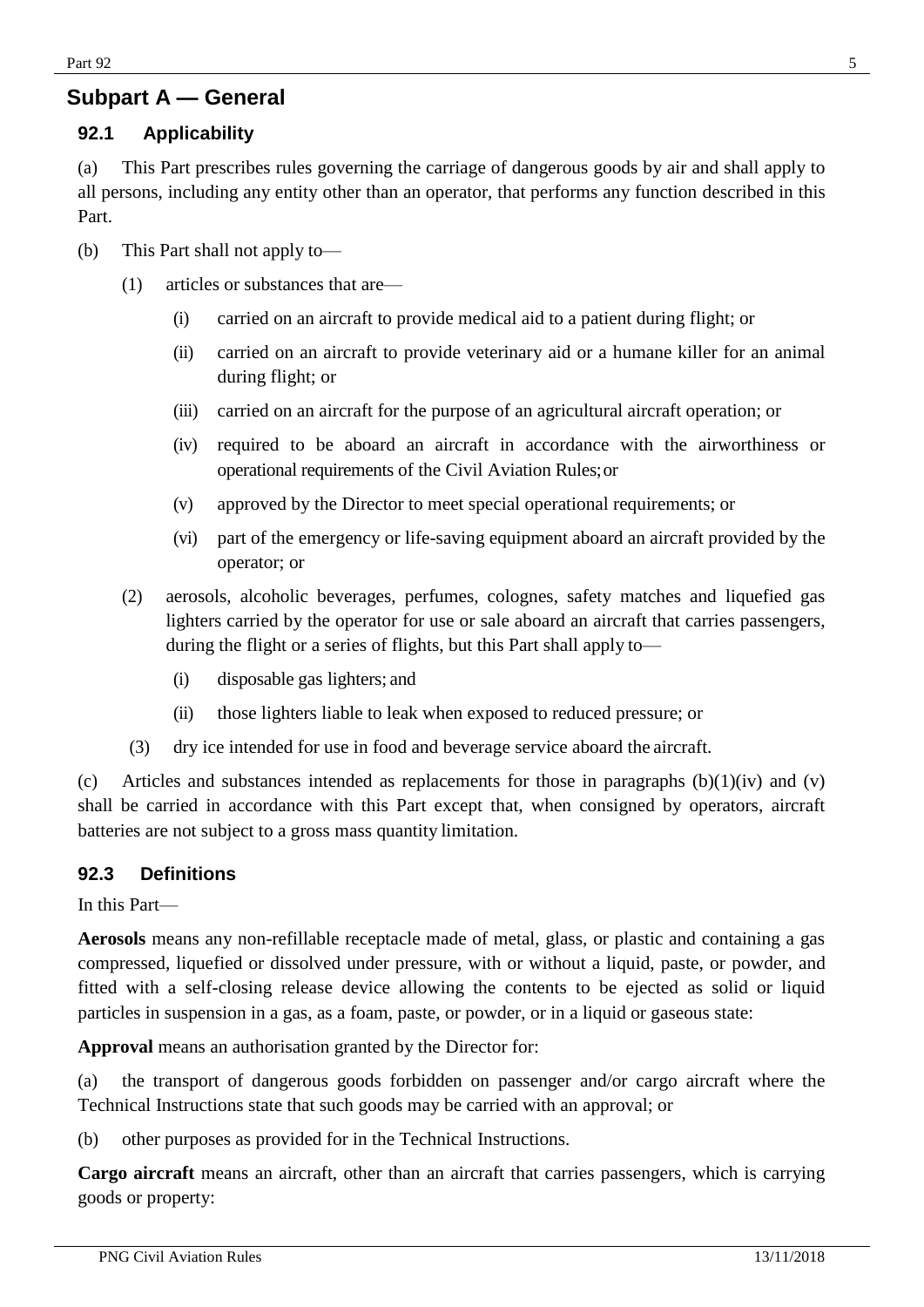#### **Class 1 dangerous goods** means—

- (1) explosive substances, except those where the pre-dominant hazard is one appropriate to another class; or
- (2) Explosive articles, except devices containing explosive substances in such quantity or of such a character that their inadvertent or accidental ignition or initiation during transport will not cause any manifestation external to the device by projection, fire, smoke, heat, or loud noise; or
- (3) Substances and articles not mentioned in sub paragraph (1) or (2) which are manufactured with a view to producing a practical explosive or pyrotechnic effect:

# **Class 2 dangerous goods** means—

- (1) compressed gases; or
- (2) liquefied gases; or
- (3) gases in solution; or
- (4) refrigerated liquefied gases; or
- (5) mixtures of gases; or
- (6) mixtures of one or more gases with one or more vapours of substances of other classes; or
- (7) articles charged with a gas; or
- (8) tellurium hexafluoride; or
- (9) aerosols:

**Class 3 dangerous goods** means flammable liquids, but does not include liquids or mixtures of liquids or liquids containing solids in solution or suspension with a flashpoint of more than 35°Cif—

- (1) they do not sustain combustion when subjected to the method of testing for combustibility given in the Technical Instructions;or
- (2) their fire point according to ISO 2592 is greater than  $100^{\circ}$ C; or
- (3) they are miscible solutions with a water content of more than 90 % by mass:

# **Class 4 dangerous goods** means—

- (1) solids which, under conditions encountered in transport, are readily combustible or may cause or contribute to fire through friction; or
- (2) self-reactive and related substances which are liable to undergo a strongly exothermic reaction; or
- (3) desensitized explosives which may explode if not diluted sufficiently;or
- (4) substances which are liable to spontaneous heating under normal conditions encountered in transport, or to heating up in contact with air, and being then liable to catch fire; or
- (5) substances which, by interaction with water, are liable to become spontaneously flammableor to give off flammable gases in dangerous quantities: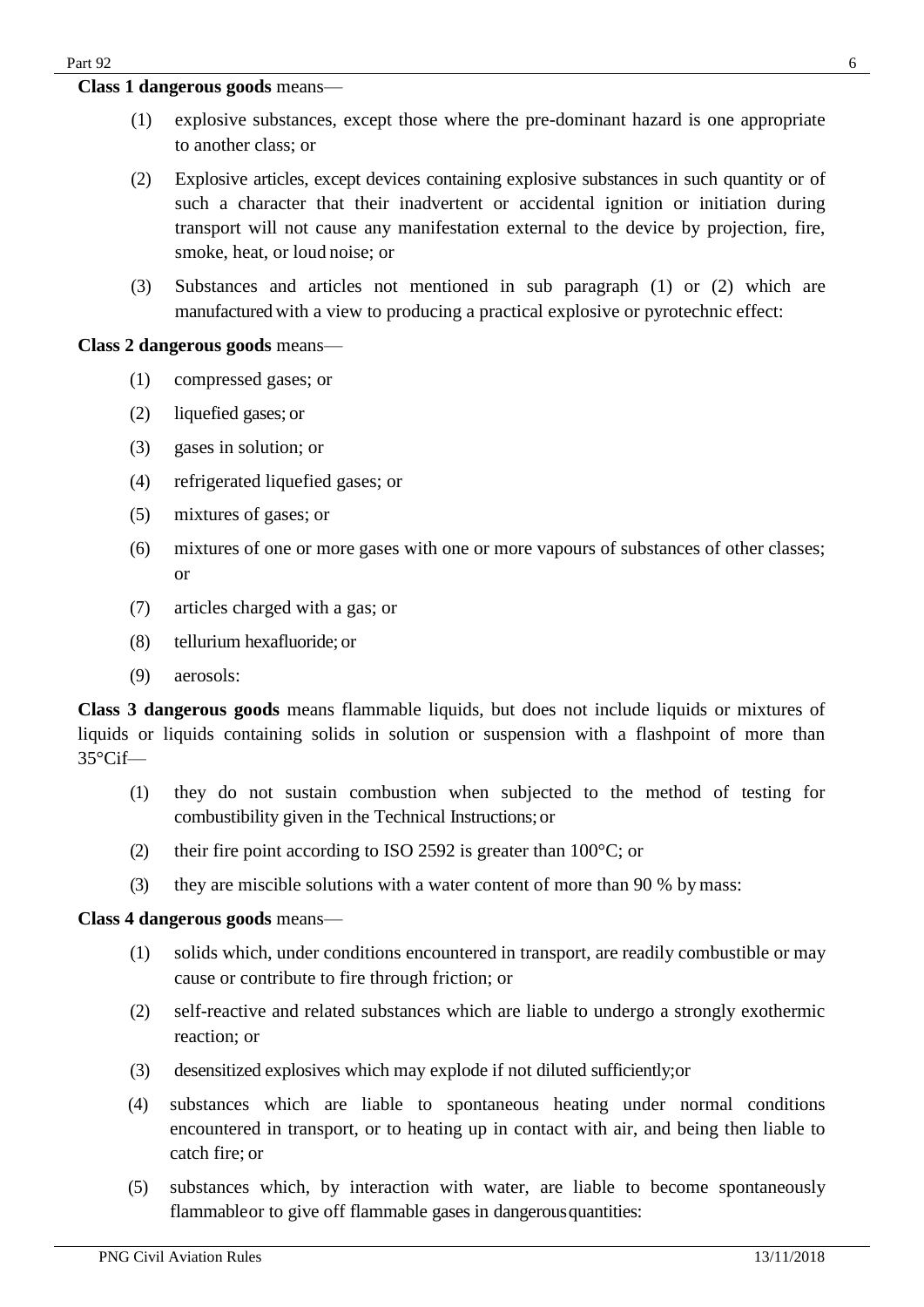### **Class 5 dangerous goods** means—

- (1) substances which, although in themselves not necessarily combustible, may generally, by yielding oxygen, cause or contribute to the combustion of other material; or
- (2) organic substances which contain the bivalent  $-0$ -0- structure and may be considered derivatives of hydrogen peroxide, where one or both of the hydrogen atoms have been replaced by organic radicals:

### **Class 6 dangerous goods** means—

- (1) substances liable to cause death or injury or harm human health if swallowed, inhaled, or touched; or
- (2) substances containing viable micro-organisms including a bacterium, virus, rickettsia, parasite, fungus, or a recombinant, hybrid or mutant, that are known or reasonably believed to cause disease in humans or animals:

**Class 7 dangerous goods** mean any material with a specific activity greater than 70kBq/kg:

**Class 8 dangerous goods** means substances which, in the event of leakage, can—

- (1) cause severe damage by chemical action when in contact with livingtissue; or
- (2) materially damage other freight or the means of transport:

**Class 9 dangerous goods** means articles or substances which, during carriage by air, present a danger not covered by the other classes:

**Compressed gas** means a gas other than in solution which when packaged under pressure for transport is entirely gaseous at 20ºC:

**Consignment** means one or more packages of dangerous goods accepted by an operator from one shipper at one time and at one address, receipted for in one lot and moving to one consignee at one destination address:

**Designated postal operator** means any government or non-governmental entity officially designated by a Universal Postal Union (UPU) member country) to operate postal services and to fulfill the related obligations arising from the acts of the UPU Convention on its territory.

**Exception** means a provision in the ICAO Annex 1 which excludes a specific item of dangerous goods from the requirements normally applicable to that item.

**Exemption** in regard to this Part, means an authorization, other than an approval, granted by an appropriate national authority providing relief from the provisions of the Technical Instructions

### **Flammable liquids** means**—**

- (1) liquids or mixtures of liquids or liquids containing solids in solution or suspension, which give off a flammable vapour at temperatures of not more than 60.5°C closed-cup test or not more than 65.6°C open-cup test, normally referred to as the flash point; or
- (2) liquids offered for transport at temperatures at or above their flashpoint:

### **Gas means a substance which—**

- (1) at 50º C has a vapour pressure greater than 300 kPa; or
- (2) is completely gaseous at 20º C at a standard pressure of 101.3kPa: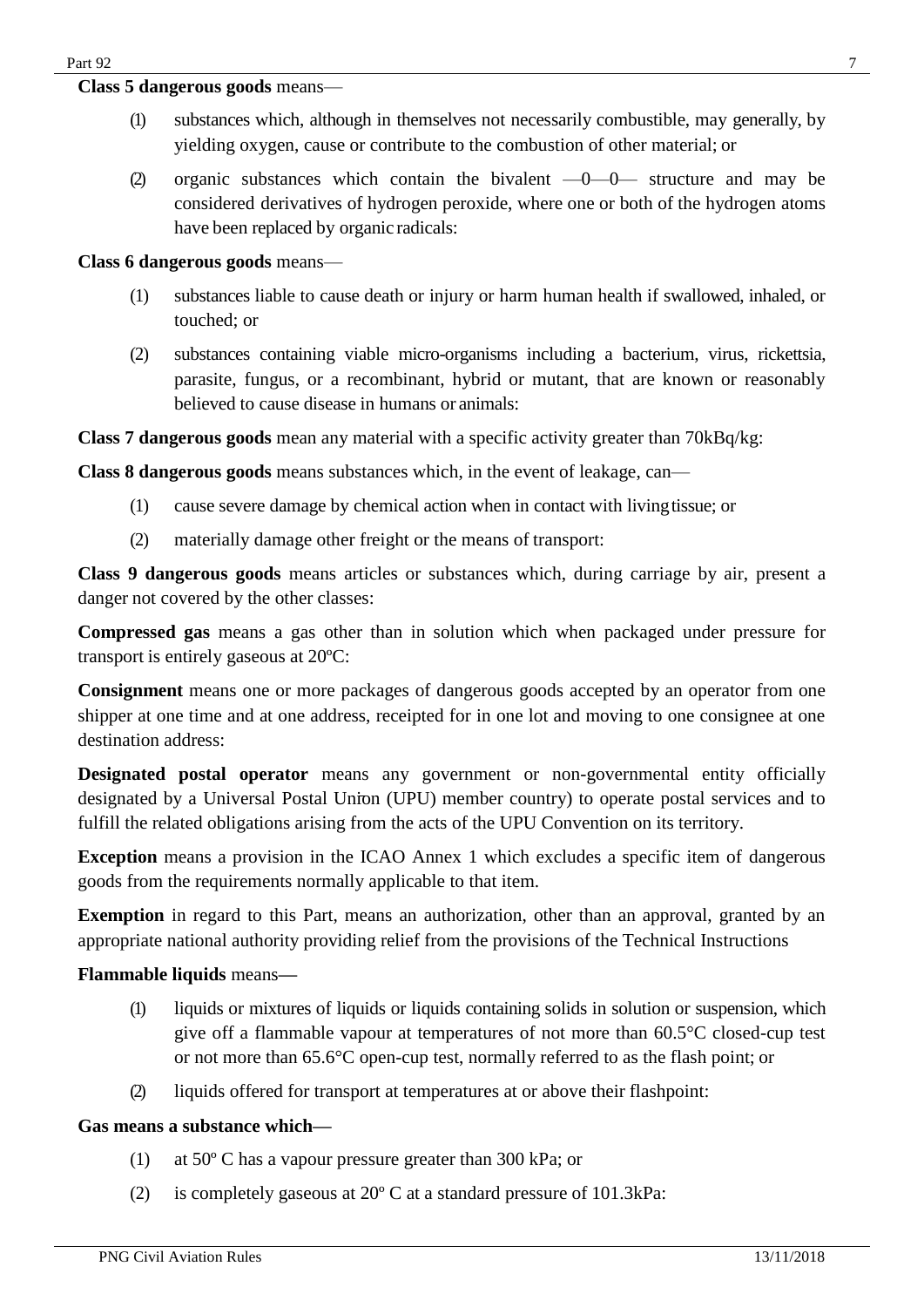**Gas in solution** means compressed gas which when packaged for transport is dissolved in a solvent:

**Handling agent** means an agency which performs on behalf of the operator some or all of the operator's functions including receiving, loading, unloading, transferring, or other processing of passengers or cargo:

**Liquefied gas** means a gas which when packaged for transport is partially liquid at 20ºC:

**Operator** means a person engaged in or offering to engage in an aircraft operation:

**Overpack** means an enclosure used by a single shipper to contain one or more packages and to form one handling unit for convenience of handling and stowage:

**Package** means the complete product for the packing operation consisting of the packaging and its contents prepared for transport:

**Packaging** means the receptacle and any other components necessary for the receptacle to perform its containment function and to ensure compliance with the packing requirements of Annex 18 to the Convention:

**Packing** means the art and operation by which articles or substances are enveloped in wrappings, enclosed in packagings or otherwise secured:

Passenger Aircraft means an aircraft that carries any person other than a crew member, an operator's employee in an official capacity, an authorized representative of an appropriate national authority or a person accompanying a consignment or other cargo.

**Postal article** has the same meaning as in the Postal Services Act No. 56 of 1996 as amended from time to time:

**Proper shipping name** means the name—

- (1) used to describe a particular article or substance in all shipping documents and notifications and, where appropriate, on packagings; and
- (2) indicated in Table 2-14 of the Technical Instructions:

**Pyrophoric liquid** means a liquid which may ignite spontaneously when exposed to air the temperature of which is 55º C or below:

**Receptacle** means a containment vessel for receiving and holding substances or articles, including any means of closing:

**Refrigerated liquefied gas** means a gas which when packaged for transport is partially liquid because of its low temperature:

**Regular shipper** means any person who—

- (1) manufactures or supplies dangerous goods and offers those dangerous goods for carriage by air; or
- (2) provides a service to the public to arrange the offer of dangerous goods for carriage by air:

**State of Destination** means the state in the territory of which the consignment is finally to be unloaded from an aircraft.

**State of Origin** means the State in the territory of which the consignment is first to be loaded on an aircraft.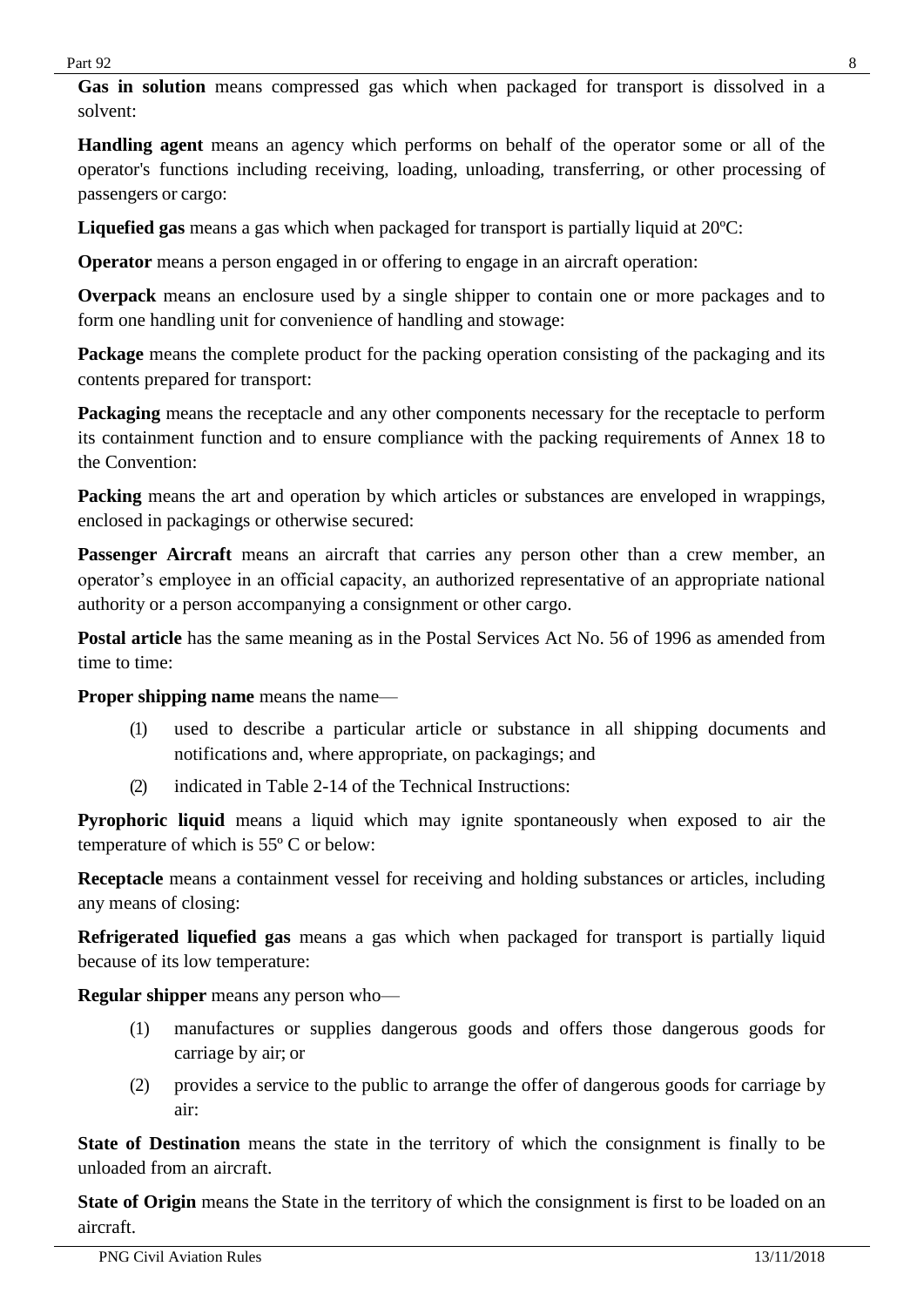**Technical Instructions** is the Technical Instructions for the Safe Transport of Dangerous Goods by air (Doc 9284), approved and issued periodically in accordance with the procedure established by the ICAO Council.

**UN number** means the 4-digit number assigned by the United Nations Committee of Experts on the Transport of Dangerous Goods to identify a substance or a particular group of substances:

**Unit load device** means any type of freight container, aircraft container, aircraft pallet with a net, or aircraft t pallet with a net over an igloo.

# <span id="page-8-0"></span>**92.5 Classification**

Each person who offers a dangerous good for carriage by air shall ensure it has been classified in accordance with the Technical Instructions.

# <span id="page-8-1"></span>**92.7 General carriage requirements**

(a) A person shall not offer or accept dangerous goods for carriage by air unless those goods are classified, documented, certificated, described, packaged, marked, and labelled in accordance with the Technical Instructions, and in the condition for shipment prescribed by the Technical Instructions.

(b) A person shall not carry dangerous goods by air unless those goods are accepted, handled, and carried in accordance with the Technical Instructions.

# <span id="page-8-2"></span>**92.9 Forbidden dangerous goods**

(a) Except as provided in paragraph (b), a person shall not offer or accept dangerous goods for carriage by air if the dangerous goods are forbidden for carriage by air under the Technical Instructions.

(b) A person may offer or accept the following forbidden dangerous goods for carriage by air if approved by the Director:

- (1) Articles or substances identified in columns 9 and 10, or 11 and 12, of the Dangerous Goods List in the Technical Instructions as being forbidden, including those articles or substances described as not otherwise specified:
- (2) Substances offered for carriage in a liquid state at temperatures equal to or exceeding 100º C, or in a solid state at temperatures equal to or exceeding 240ºC:
- (3) radioactive material containedin—
	- (i) vented Type B(M) packages as defined in the Technical Instructions; or
	- (ii) packages which require external cooling by an ancillary cooling system;or
	- (iii) packages subject to operational controls during carriage:
- (4) packages containing radioactive liquid pyrophoric material:
- (5) packages containing radioactive material which is alsoexplosive:
- (6) infected live animals:
- <span id="page-8-3"></span>(7) mercury subject to safety controlsduring carriage.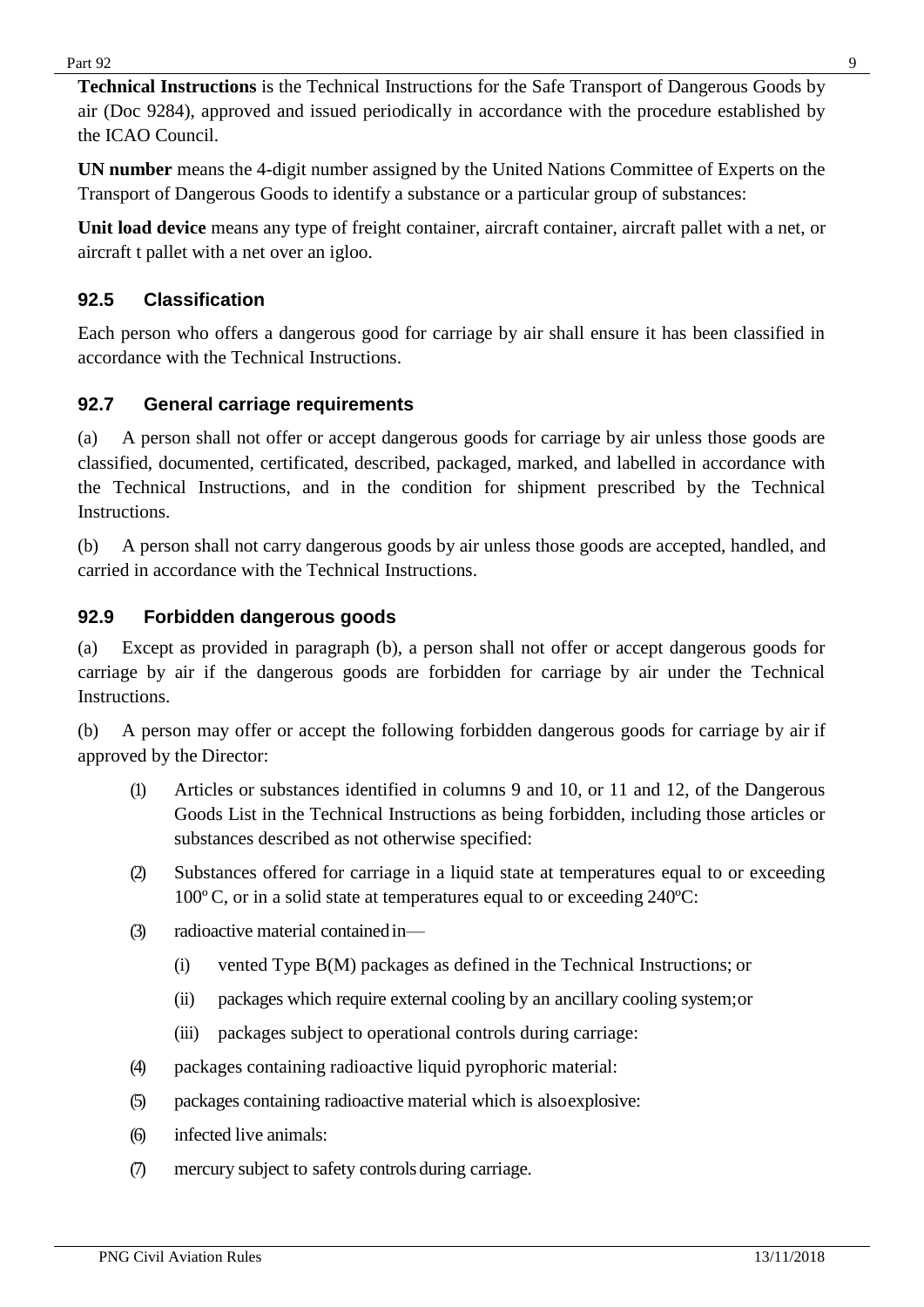# **92.11 Exceptions**

(a) A member of the Police may carry dangerous goods in an aircraft in the course of that person's duties without complying with this Part if the aircraft is performing an operation solely for Police purposes.

(b) A person may offer or accept Class 1 or other Class of dangerous goods for carriage by air without complying with this Partif—

- (1) approval is obtained from the Director; and
- (2) safety and emergency procedures are established for the carriage of the goods; and
- (3) the goods are—
	- (i) in a proper condition for carriage by air; and
	- (ii) stowed and secured for safe carriage.

(c) A person may offer or accept dangerous goods for carriage by air without complying with this Part if—

- (1) the dangerous goods are carried in an unpressurised aircraft that—
	- (i) has a MCTOW of 5700 kg or less; and
	- (ii) is on a domestic VFR flight; and
- (2) the dangerous goods are not forbidden under the Technical Instructions for carriage by air in an aircraft that carries passengers; and
- (3) safety and emergency procedures for the carriage of the dangerous goods are established; and
- (4) each item of dangerous goods is identified; and
- (5) the pilot-in-command is informed of the hazardous nature of the goods; and
- (6) the dangerous goods are—
	- (i) in a proper condition for carriage by air; and
	- (ii) segregated if they are likely to react dangerously together; and
	- (iii) stowed, secured, and, if necessary, packed, to prevent leakage or damage inflight.

### <span id="page-9-0"></span>**92.13 Carriage by passenger or crewmember**

A person shall not carry dangerous goods or cause dangerous goods to be carried aboard an aircraft in checked or carry-on baggage or on their person unless permitted by the Technical Instructions.

# <span id="page-9-1"></span>**92.15 Offer of goods**

- (a) Each person who offers an article or substance for carriage by airshall—
	- (1) If the article or substance is not a dangerous good, provide the operator with a signed document that—
		- (i) accurately describes the article or substance; or
		- (ii) states that the article or substance is not a dangerous good; or
	- (2) if the article or substance is a dangerous good, comply with Subpart C.
- (b) Paragraph (a)(1) shall not apply to check or carry-on baggage.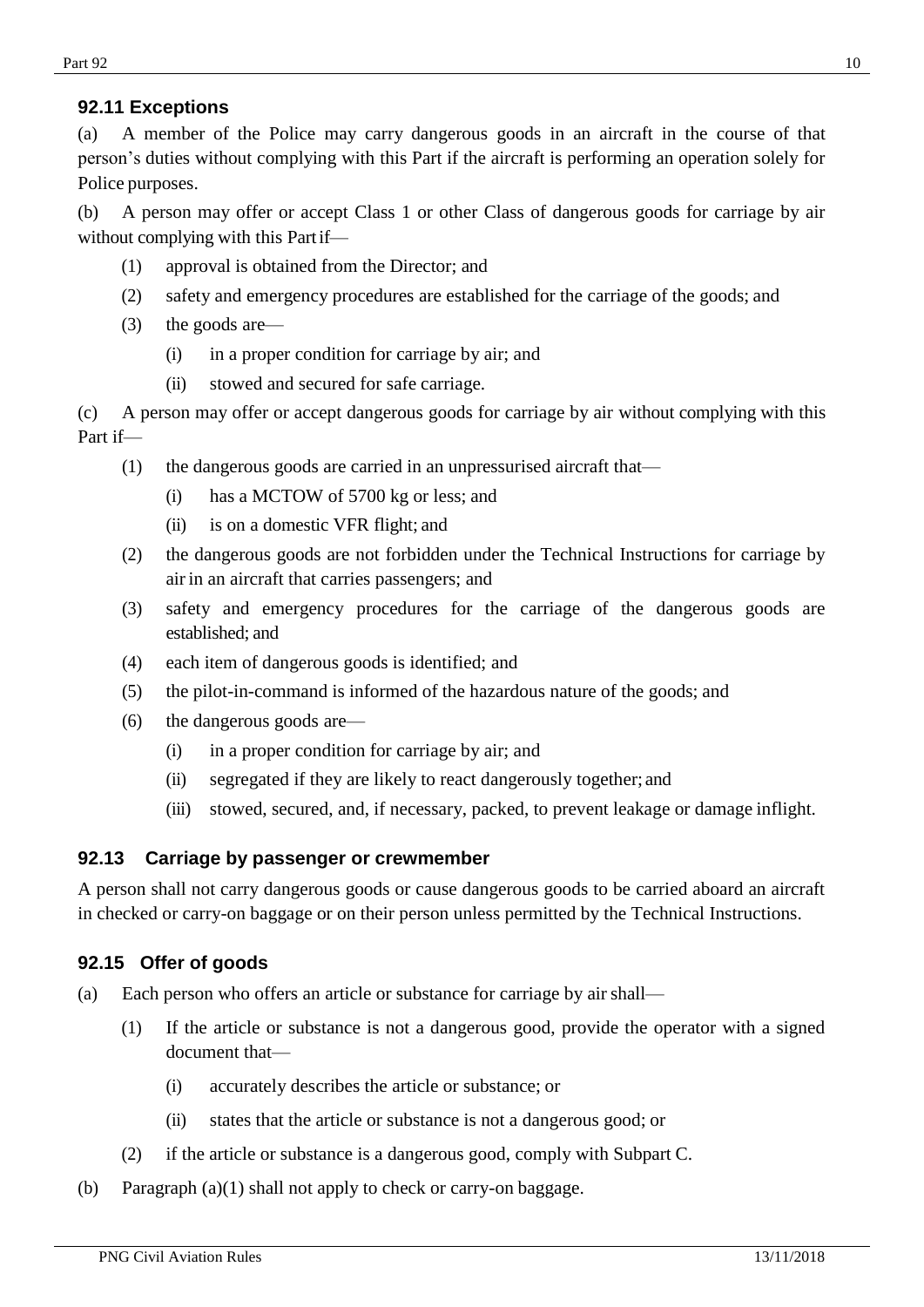# <span id="page-10-0"></span>**92.17 Custody of dangerous goods**

(a) Any dangerous goods offered or accepted for carriage by air that are associated with an accident or incident reported under Part 12 shall be deemed to be in the custody of the Director.

- (b) The Director may—
	- (1) inspect and open any of those goods specified in paragraph (a); and
	- (2) retain samples of the contents for testing and analysis and for evidential purposes.

### <span id="page-10-1"></span>**92.19 Dangerous goods by mail**

A person must not permit the introduction of dangerous goods into air transport through the postal services except—

- (1) as provided for in the technical instructions; and
- (2) the designated postal operator's procedures for controlling the introduction of dangerous goods in mail into air transport must be approved by the Director.

### **92.21 Entities other than operators**

A person including any entity, other than an operator, performing any function prescribed in this Part for the air transport of dangerous goods, shall-

- (1) ensure documented procedures are established in accordance with and meet the requirements of this Part and the Technical Instructions; and
- (2) be acceptable to the Director;

# <span id="page-10-3"></span><span id="page-10-2"></span>**Subpart B — Packaging, Packing, Marking, and Labelling**

### **92.51 Packaging requirements**

A person shall not mark, label, certify, or offer a packaging as meeting the requirements of this Part unless the packaging is—

- (1) manufactured, fabricated, marked, maintained, reconditioned, and repaired, as applicable, in accordance with the Technical Instructions; and
- (2) tested in accordance with the Technical Instructions.

### <span id="page-10-4"></span>**92.53 Packing requirements**

- (a) Each person who packs dangerous goods for carriage by air shall—
	- (1) pack the goods in accordance with the Technical Instructions; and
	- (2) except where the Technical Instructions otherwise provides, ensure that the packaging—
		- (i) is used as specified in the applicable test;and
		- (ii) conforms in all respects with the design type, including the method of packing and size and type of any inner packagings, which was tested.

(b) Each person who reuses packagings to pack dangerous goods for carriage by air shall ensure that-

- (1) no packaging is reused until it has been inspected and found free from corrosion or other damage; and
- (2) where a packaging is reused, all necessary measures shall be taken to prevent contamination of subsequent contents; and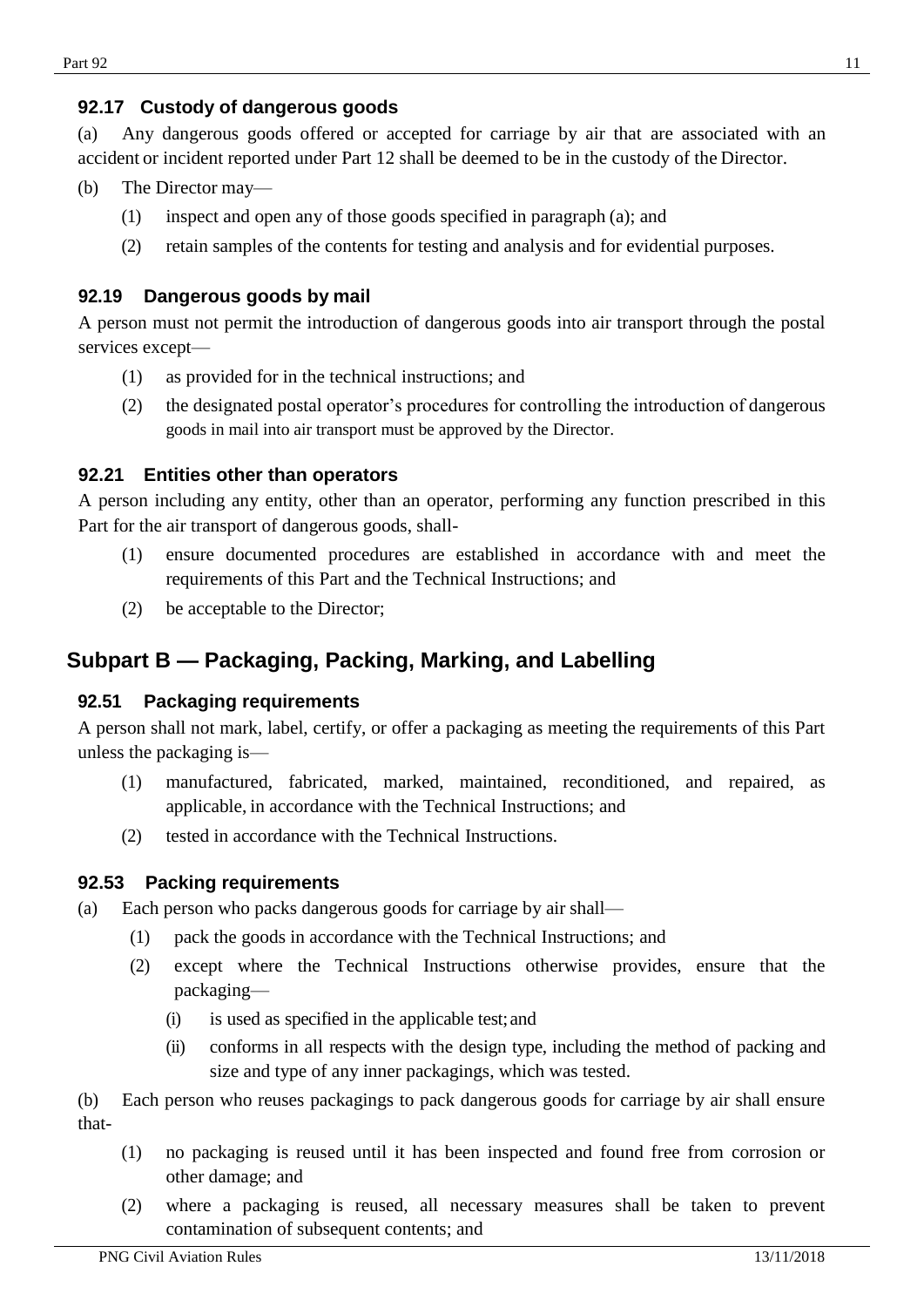(c) A person shall ensure that, if, because of the nature of their former contents, uncleaned empty packagings may present a hazard, they shall be tightly closed and treated according to the hazard they constitute; and

(d) A person shall ensure that no harmful quantity of a dangerous substance must adhere to the outside of packages

# <span id="page-11-0"></span>**92.55 Marking requirements**

Each person who marks a package or overpack containing dangerous goods for carriage by air shall mark the package or overpack—

- (1) in accordance with the Technical Instructions; and
- (2) with the following:
	- (i) the proper shipping name of the dangerous goods, and, if appropriate, supplemented with the technical name:
	- (ii) when assigned, the corresponding UN number, preceded by the letters UN:
	- (iii) the name and address of the person who offers the dangerous goods for carriage by air and the consignee:
	- (iv) such other markings as are specified in the Technical Instructions.

# <span id="page-11-1"></span>**92.57 Labelling requirements**

Each person who labels a package or overpack containing dangerous goods for carriage by air shall—

- (1) Label each package and overpack in accordance with the Technical Instructions; and
- (2) ensure each hazard label indicates the nature of the hazard—
	- (i) prominently in English, on the lower half of each label; and
	- (ii) in accordance with the Technical Instructions.

# <span id="page-11-3"></span><span id="page-11-2"></span>**Subpart C — Offer of Dangerous Goods**

# **92.101 Applicability**

(a) This Subpart prescribes rules governing the offer of dangerous goods for carriage by air.

(b) Each person who performs a function required by this Subpart on behalf of the person who offers the dangerous goods for carriage by air, shall perform that function in accordance with this Subpart.

# <span id="page-11-4"></span>**92.103 Offer of dangerous goods**

Each person who offers a package or overpack containing dangerous goods for carriage by air shall ensure that—

- (1) the dangerous goods are not forbidden under the Technical Instructions for carriage by air; and
- (2) the dangerous goods are certified in accordance with this Subpart; and
- (3) the dangerous goods are packaged, packed, marked, and labelled in the manner described in Subpart B; and
- (4) when required by the Technical Instructions, the dangerous goods are accompanied by a dangerous goods transport document that has been executed and signed in accordance with rule 92.105; and
- (5) they have otherwise complied with the Technical Instructions.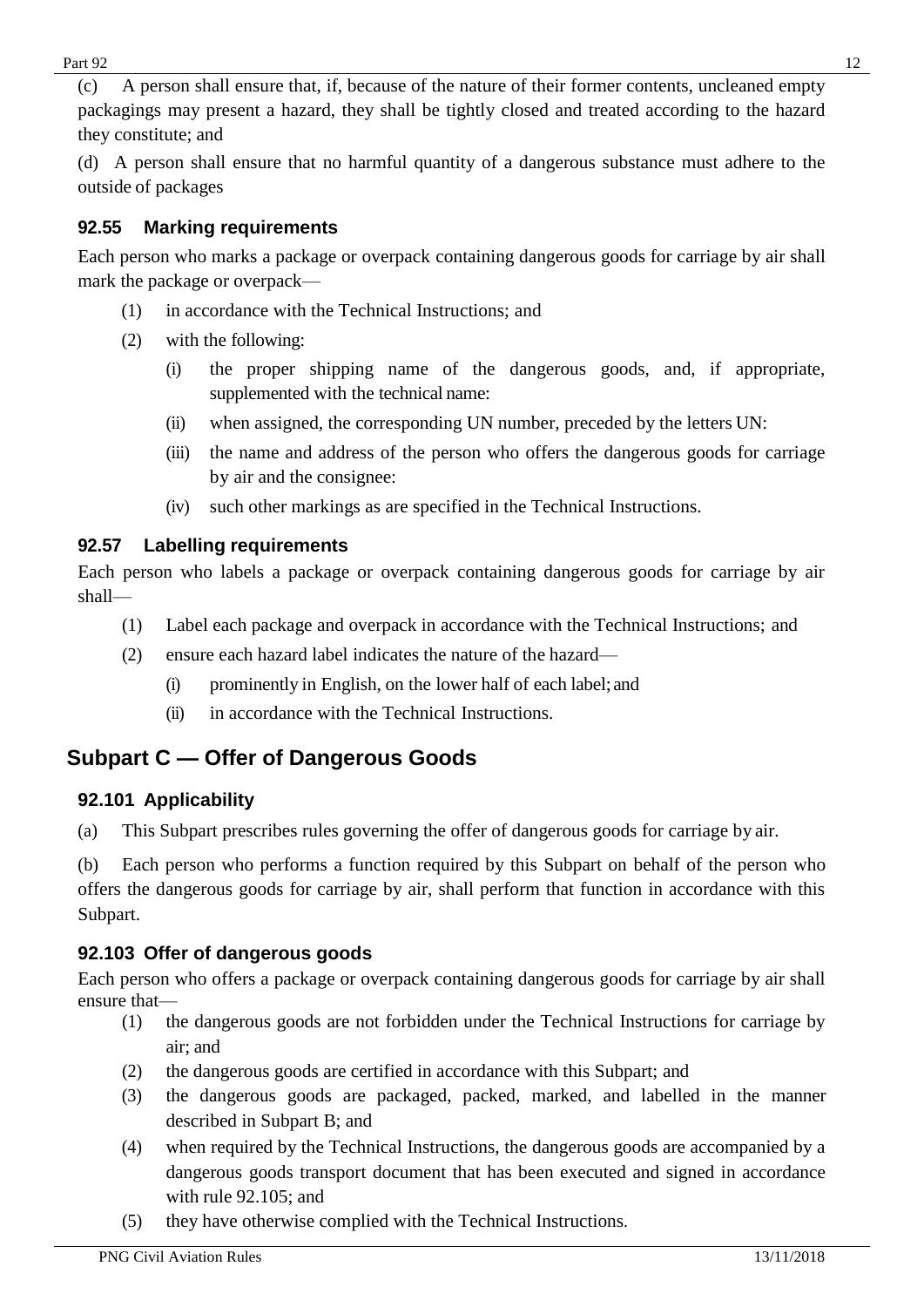# <span id="page-12-0"></span>**92.105 Dangerous goods transport document**

(a) Each person who offers dangerous goods for carriage by air shall, subject to rule 92.103(4), provide the operator with 2 copies of a completed and signed dangerous goods transport document that—

- (1) accurately describes the dangerous goods in the following order by their—
	- (i) proper shipping name; and
	- (ii) class or, when assigned, division, including for Class 1, compatibility group; and
	- (iii) UN number, if any, preceded by the letters UN; and
	- (iv) where assigned, the appropriate packing group; and
- (2) bears the following declaration signed by the person who offered the dangerous goods for carriage by air:

"I hereby declare that the contents of this consignment are fully and accurately described above by the proper shipping name, and are classified, packaged, marked, and labelled/placarded, and are in all respects in proper condition for transport according to applicable international and national governmental regulations"; and

(3) complies with any additional requirements prescribed by the TechnicalInstructions.

(b) The declaration required by paragraph (a)(2) may omit the reference to placarded, where appropriate.

# <span id="page-12-1"></span>**Subpart D — Acceptance, Handling, Storage and Inspection of Dangerous Goods**

# <span id="page-12-2"></span>**92.151 Applicability**

(a) This Subpart prescribes rules governing the—

- (1) acceptance, handling, storage, loading, and inspection of dangerous goods; and
- (2) provision of information concerning dangerous goods.

(b) An operator, or a person who performs a function required by this Subpart on behalf of the operator, shall perform the function in accordance with this Subpart.

(c) Nothing in this Subpart should be interpreted as requiring an operator to carry a particular article or substance or as preventing an operator from imposing special requirements on the carriage of a particular article or substance.

# <span id="page-12-3"></span>**92.153 Acceptance of dangerous goods**

A person shall not accept for carriage by air a package, overpack, or, where permitted by the Technical Instructions, a unit load device, containing dangerous goods, unless—

- (1) it is accompanied by 2 copies of the dangerous goods transport document prescribed in rule 92.105, except where the Technical Instructions state that such a document is not required; and
- (2) the package, overpack, or unit load device has been—
	- (i) inspected in accordance with rule 92.163; and
	- (ii) marked and labelled in accordance with rule 92.55 and rule 92.57.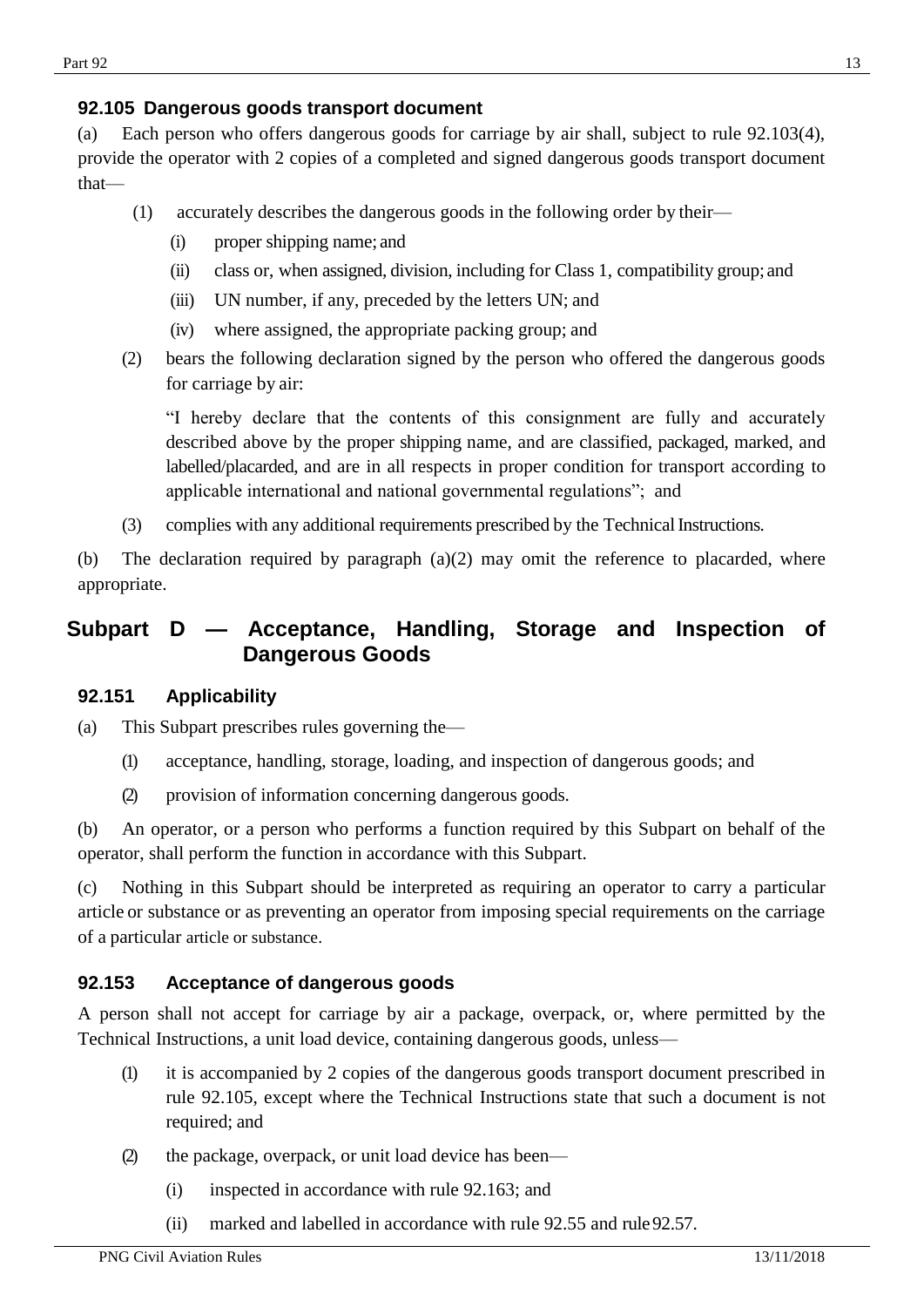### <span id="page-13-0"></span>**92.155 Acceptance check**

Each person who accepts dangerous goods for carriage by air shall—

- (1) use an acceptance check-list to ensure that—
	- (i) the requirements in rule 92.153 are performed; and
	- (ii) the dangerous goods transport document meets the requirements in rule 92.105; and
- (2) maintain a record of the results of the acceptance check; and
- (3) retain the record required in sub paragraph (2) for a minimum period of 6 months.

### <span id="page-13-1"></span>**92.157 Aircraft loading restrictions**

(a) Except as provided in paragraph (b), an operator shall not carry dangerous goods in an aircraft cabin occupied by passengers or on the flight deck of an aircraft.

- (b) An operator may—
	- (1) permit a passenger or crew member to carry dangerous goods in checked or carryon baggage or on their person if permitted to do so under the Technical Instructions; and
	- (2) permit carriage of radioactive material in an aircraft cabin occupied by passengers or on the flight deck of an aircraft if permitted to do so as an excepted package under the Technical Instructions; and
	- (3) if performing a domestic operation, carry the following dangerous goods in the cargo compartment of a passenger cabin, where the aircraft is not equipped with a class B cargo compartment:
		- (i) Class 1, Division 1.4 Compatibility Group Sexplosives:
		- (ii) Class2, Division 2.2, non-flammable, non-toxic gas:
		- (iii) Class 3, flammable liquids, Packing Group  $III$ :
		- (iv) Class 4, Division 4.1, flammable solids, Packing GroupIII:
		- (v) Class 5, Division 5.1, oxidising substances, Packing Group III:
		- (vi) Class 6, Division 6.1, poisonous substances, Packing Group III:
		- (vii) Class 7, radioactive materials loaded in compliance with the minimum separation distances:
		- (viii) Class 8, Packing Group III substances:
		- (ix) Class 9, miscellaneous goods.

(c) An operator may carry dangerous goods in a main deck cargo compartment of an aircraft that carries passengers if the compartment meets all certification requirements for a class B cargo or baggage compartment.

(d) Each operator who accepts dangerous goods for carriage by air shall load packages of dangerous goods bearing the Cargo Aircraft Only label on cargo aircraft.

## <span id="page-13-2"></span>**92.159 Incompatible dangerous goods**

An operator who accepts dangerous goods for carriage by air shall not stow packages containing dangerous goods which might react dangerously together, next to each other or in a position that would allow interaction between them in the event of leakage.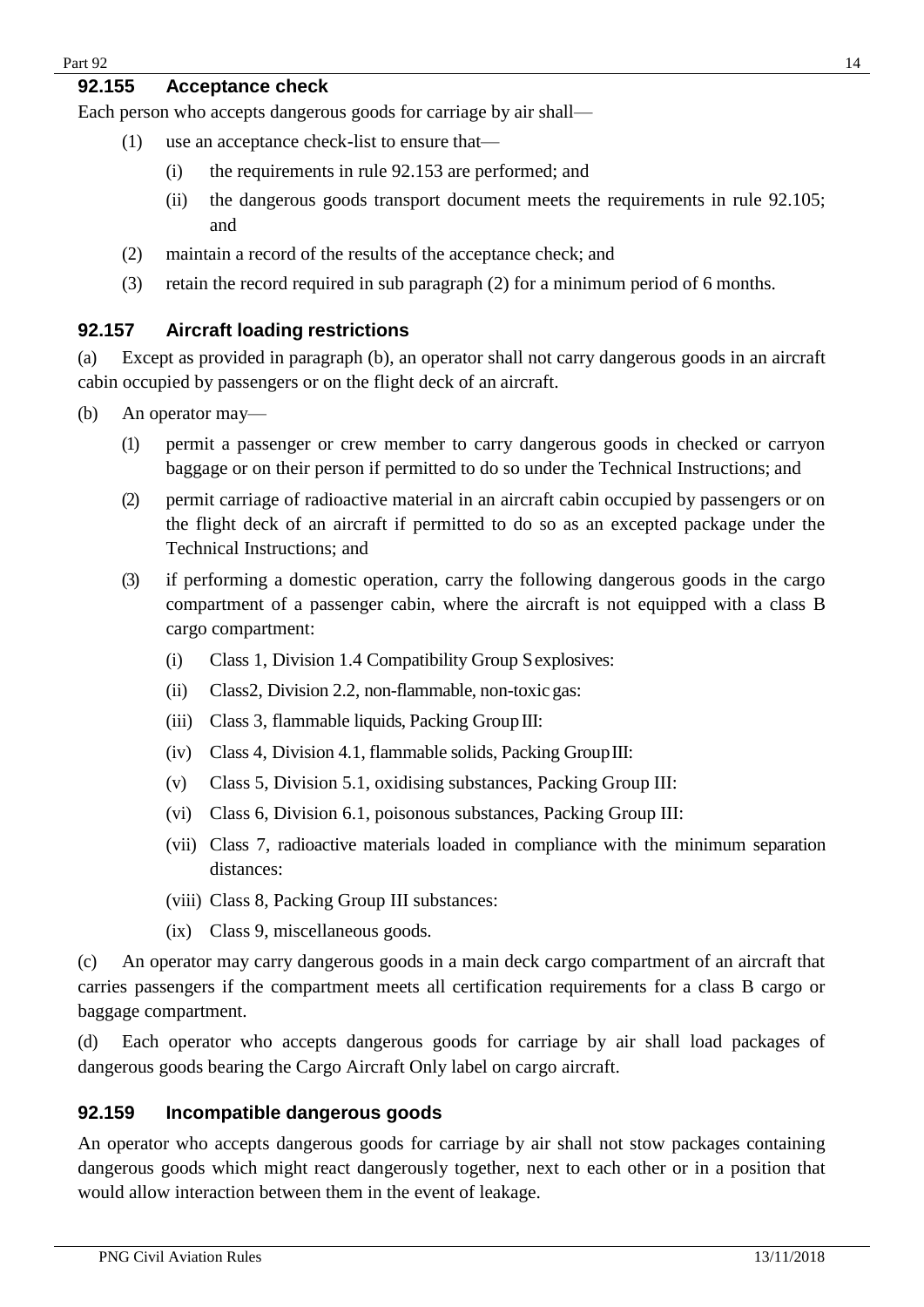# <span id="page-14-0"></span>**92.161 Separation, segregation, and security**

Each operator who accepts dangerous goods for carriage by air shall—

- (1) stow packages of poisons and infectious substances in accordance with the Technical Instructions; and
- (2) stow radioactive materials separate from persons, live animals, and undeveloped film in accordance with the Technical Instructions; and
- (3) protect the dangerous goods loaded on an aircraft from being damaged; and
- (4) secure such goods in the aircraft in a manner that will prevent any movement in flight which would change the orientation of the packages.

# <span id="page-14-1"></span>**92.163 Loading inspection**

An operator shall not load—

- (1) A package or over pack containing dangerous goods onto an aircraft or into a unit load device unless it has been—
	- (i) inspected immediately prior to loading;and
	- (ii) found free from evidence of leakage or damage; and
- (2) a unit load device onto an aircraft until the device has been—
	- (i) inspected immediately prior to loading;and
	- (ii) found free of any evidence of leakage from, or damage to, any dangerous goods contained within.

# <span id="page-14-2"></span>**92.165 Unloading inspection**

Each operator who carries a package or overpack containing dangerous goods by air shall inspect the package or over pack for signs of damage or leakage when unloading from the aircraft or unit load device.

### <span id="page-14-3"></span>**92.167 Removal of damage or leakage**

Where evidence of damage or leakage is found when unloading an aircraft, the operator shall—

- (1) Inspect the area of the aircraft where the dangerous goods or unit load device was stowed for damage or contamination; and
- (2) remove any hazardous contamination.

### <span id="page-14-4"></span>**92.169 Infectious substances**

Where any package containing infectious substances loaded on an aircraft appears to be damaged or leaking, the operator shall—

- (1) avoid handling the package or keep handling to a minimum;and
- (2) inspect adjacent packages for contamination and put aside any that may be contaminated; and
- (3) inform the appropriate public health authority or veterinary authority and provide information on any other countries of transit where any persons may have been exposed to danger; and
- (4) notify the consignor or the consignee.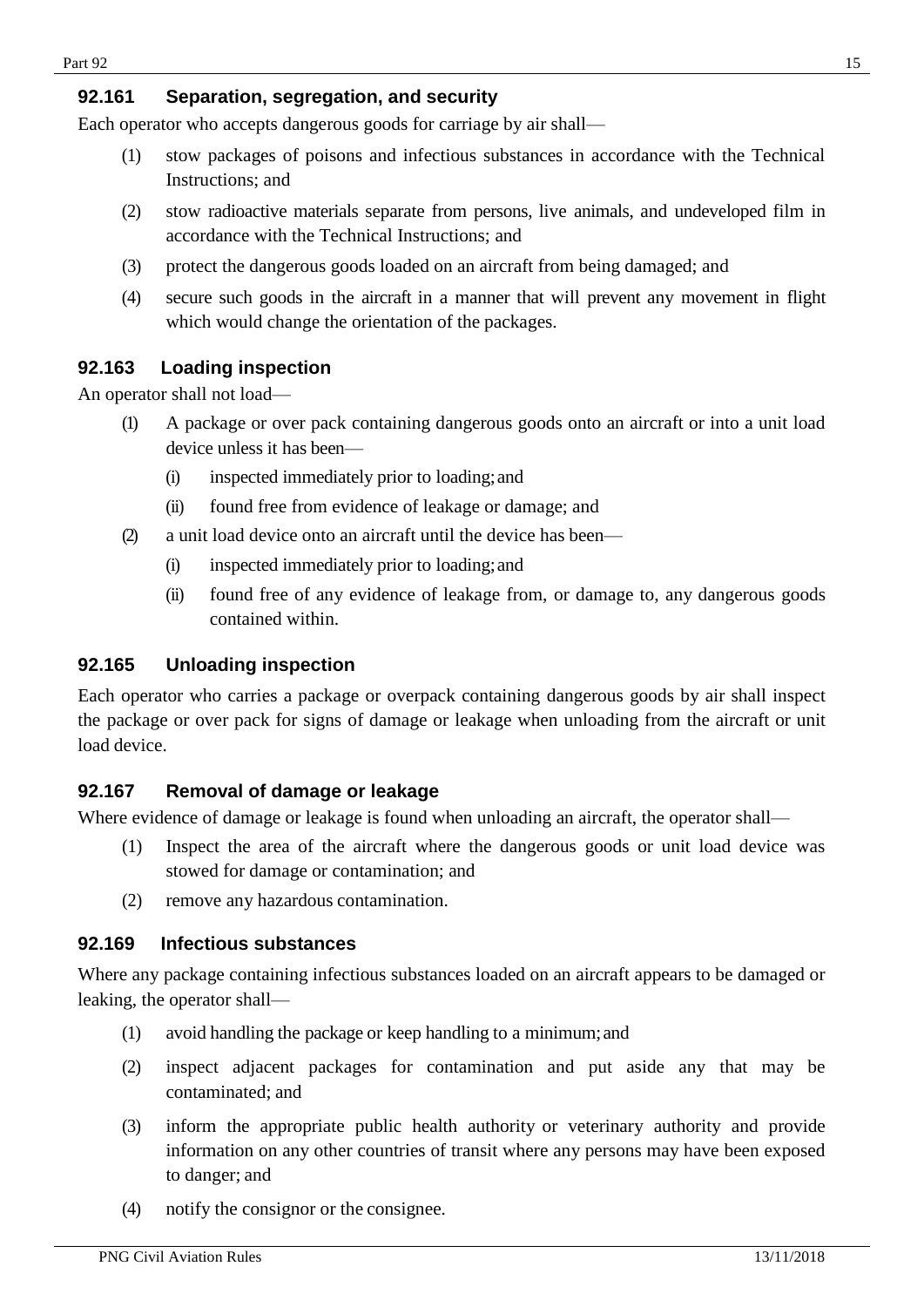# <span id="page-15-0"></span>**92.171 Radioactive material**

Each operator who carries dangerous goods by air shall, where the aircraft has been contaminated by radioactive materials—

- (1) immediately take the aircraft out of service; and
- (2) not return the aircraft into service until the radiation level at any accessible surface and the remaining contamination does not exceed the values specified in the Technical Instructions.

### <span id="page-15-1"></span>**92.173 Information to pilot-in-command**

(a) Each operator of an aircraft in which dangerous goods are to be carried shall, before the departure of the aircraft, provide the pilot-in-command of the aircraft with written information concerning those goods in accordance with the Technical Instructions.

(b) The operator shall ensure that the information in paragraph (a) is—

- (1) readily available to the pilot-in-command during the flight;and
- (2) presented on a form designed for, and only used for, this purpose.

(c) Each operator of an aircraft in which dangerous goods are being carried that require a dangerous goods transport document to be completed under rule 92.105 shall, before the departure of the aircraft, provide the pilot-in-command of the aircraft with information for use in emergency response to accidents and incidents involving the dangerous goods being carried.

(d) The operator shall ensure that the information required in paragraph (c) is readily available to the pilot-in-command during the flight.

- (e) The operator shall ensure that the information required in paragraph (c) is that provided by—
	- (1) The current ICAO Doc 9481 Emergency Response Guidance for Aircraft Incidents Involving Dangerous Goods; or
	- (2) any other document which provides similar information concerning the dangerous goods being carried.

### <span id="page-15-2"></span>**92.174 Information from pilot-in-command to aerodrome authorities**

A pilot-in-command involved in an in-flight emergency must, as soon as the situation permits, inform the appropriate air traffic services unit, for the information of aerodrome authorities, of any dangerous goods on board the aircraft, as provided for in the Technical Instructions.

### <span id="page-15-3"></span>**92.175 Information to employees**

Each operator shall provide such information to their employees and, where applicable, their handling agent, as will enable them to carry out their responsibilities with regard to the carriage of dangerous goods including—

- (1) instructions on action to be taken in emergencies arising involving the dangerous goods; and
- <span id="page-15-4"></span>(2) such other information as specified in the Technical Instructions.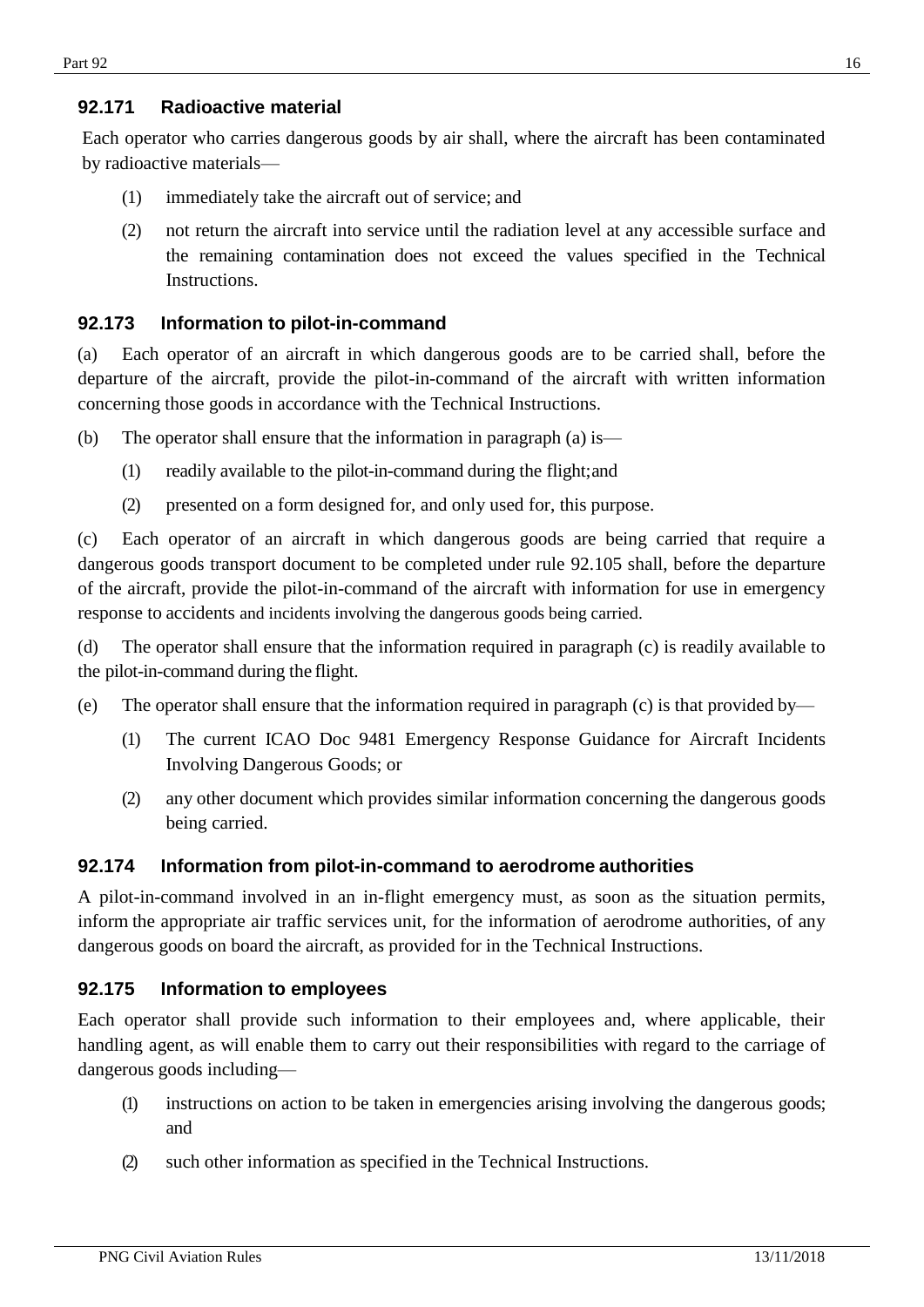# **92.177 Information in cargo acceptance areas**

(a) Each operator shall display notices to the public at cargo acceptance areas providing information about the carriage of dangerous goods.

- (b) The notices in paragraph (a) shall be—
	- (1) sufficient in number; and
	- (2) prominently displayed.

### <span id="page-16-0"></span>**92.179 Information to passengers**

(a) Each operator shall inform passengers of the type of goods that they are prohibited from carrying aboard an aircraft.

- (b) The information required by paragraph (a) shall, where practical, be provided—
	- (1) by notices sufficient in number and prominently displayed—
		- (i) at each location where tickets are issued and baggage checked; and
		- (ii) in each aircraft boarding and baggage claim area;and
	- (2) with the passenger ticket.

### <span id="page-16-1"></span>**92.180 Information in the event of aircraft accident orincident**

(a) Each operator in the event of an aircraft accident or a serious incident where dangerous good are carried as cargo may be involved, shall:

- (1) provide information, without delay, to emergency services responding to the accident or serious incident about the dangerous goods on board, as shown on the written information to the pilot-in-command; and
- (2) provide this information, as soon as possible, to the appropriate authorities of the State of the Operator and the State in which the accident or serious incident occurred; and

(b) Each operator in the event of an aircraft incident, where dangerous goods are carried as cargo may be involved shall, if requested to do so;

- (1) provide information, without delay, to emergency services responding to the incident; and
- (2) to the appropriate authority of the State in which the incident occurred, about the dangerous goods on board, as shown on the written information to the pilot-in-command

### <span id="page-16-2"></span>**92.181 Custody by operator**

Where the operator is in possession of dangerous goods that are deemed to be in the custody of the Director under rule 92.17, the operator—

- (1) shall take all reasonable precautions to secure the goods until they are in the possession ofthe Director; and
- (2) may release the goods taken into custody when the Director states that they are no longer needed for inspection, testing, analysis, or evidential purposes.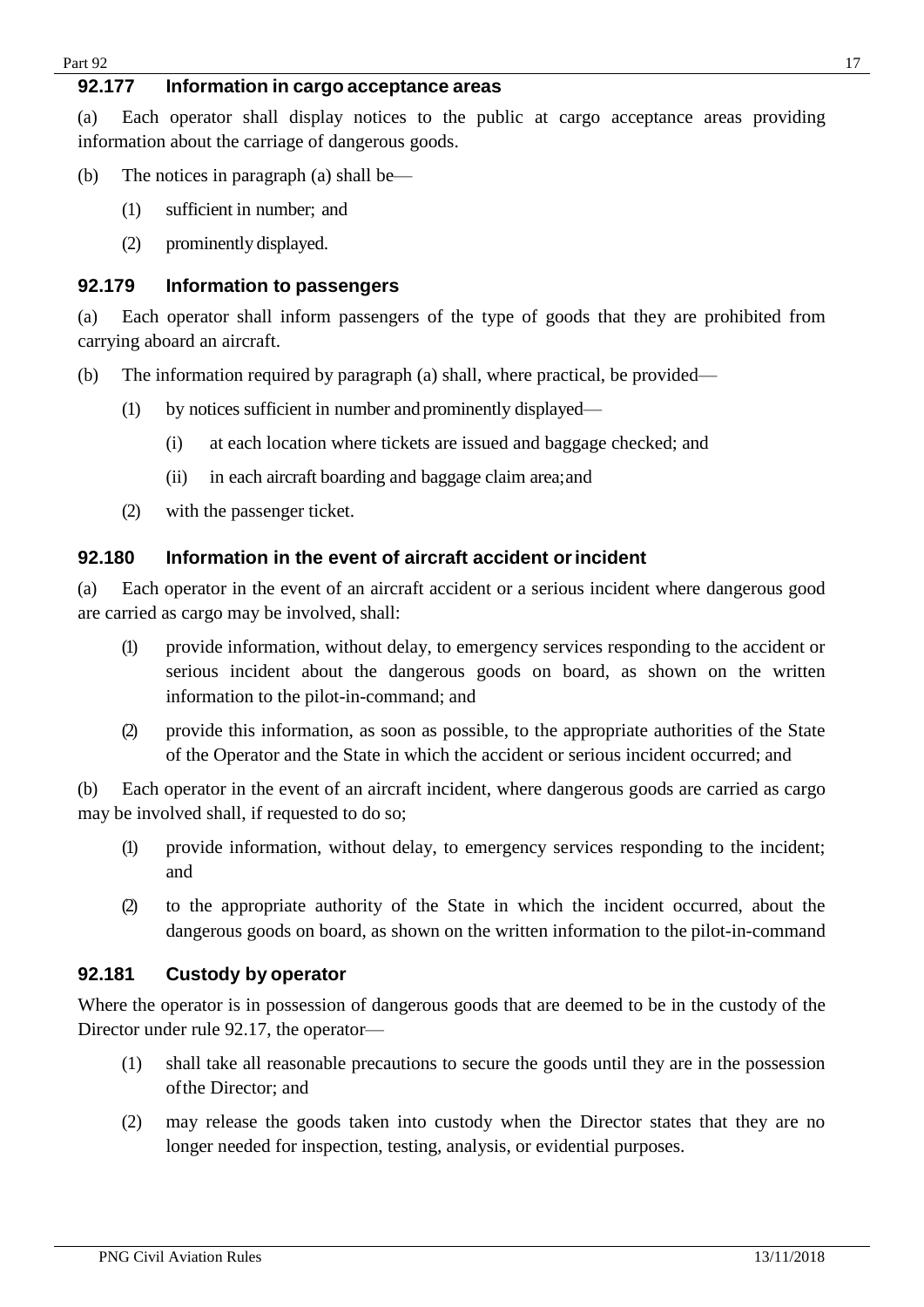# <span id="page-17-0"></span>**Subpart E —Training**

# <span id="page-17-1"></span>**92.201 Applicability**

This Subpart prescribes rules governing the dangerous goods training requirements for—

- (1) regular shippers of dangerous goods and their agents; and
- (2) operators who accept dangerous goods for carriage by air; and
- (3) handling agents who accept dangerous goods for carriage by air; and
- (4) agencies, organisations and persons, other than operators, involved in processing or carrying by air either passengers or cargo; and
- (5) agencies engaged in the security screening of passengers and their baggage.

# <span id="page-17-2"></span>**92.203 Dangerous goods training programmes**

(a) Each holder of an air operator certificate issued under Part 119, designated postal operators, entities other than operators or the certificate holder's handling agent shall ensure that personnel assigned duties involving dangerous goods have satisfactorily completed a dangerous goods training programme, including recurrent training under rule 92.205 where applicable, in accordance with Appendix A conducted by—

- (1) the certificate holder where the holder is authorised to provide training for those personnel; or
- (2) the holder of an aviation training certificate issued under Part141.

(b) Each holder of an air operator certificate, designated postal operators, entities other than operators or the certificate holder's handling agent, shall ensure that personnel assigned duties involving dangerous goods have satisfactorily completed a dangerous goods training programme, including recurrent training under rule 92.205 where applicable, in accordance with Appendix A conducted by the holder of—

- (1) an aviation training certificate issued under Part 141; or
- (2) a current International Air Transport Association dangerous goods training programme Certificate of Accreditation.

(c) The operator of a Papua New Guinea registered aircraft in a foreign State is not required to comply with paragraph (a) where the loading and unloading of aircraft is performed by personnel of that State who—

- (1) are supervised by a person who has completed the training requirements under rule 92.203; or
- (2) have satisfactorily completed a dangerous goods training programme required by that State; or
- (3) have satisfactorily completed a dangerous goods training programme conducted by—
- (i) another operator that is a member airline of the International Air TransportAssociation; or
- (ii) the holder of a current International Air Transport Association dangerous goods training programme Certificate of Accreditation.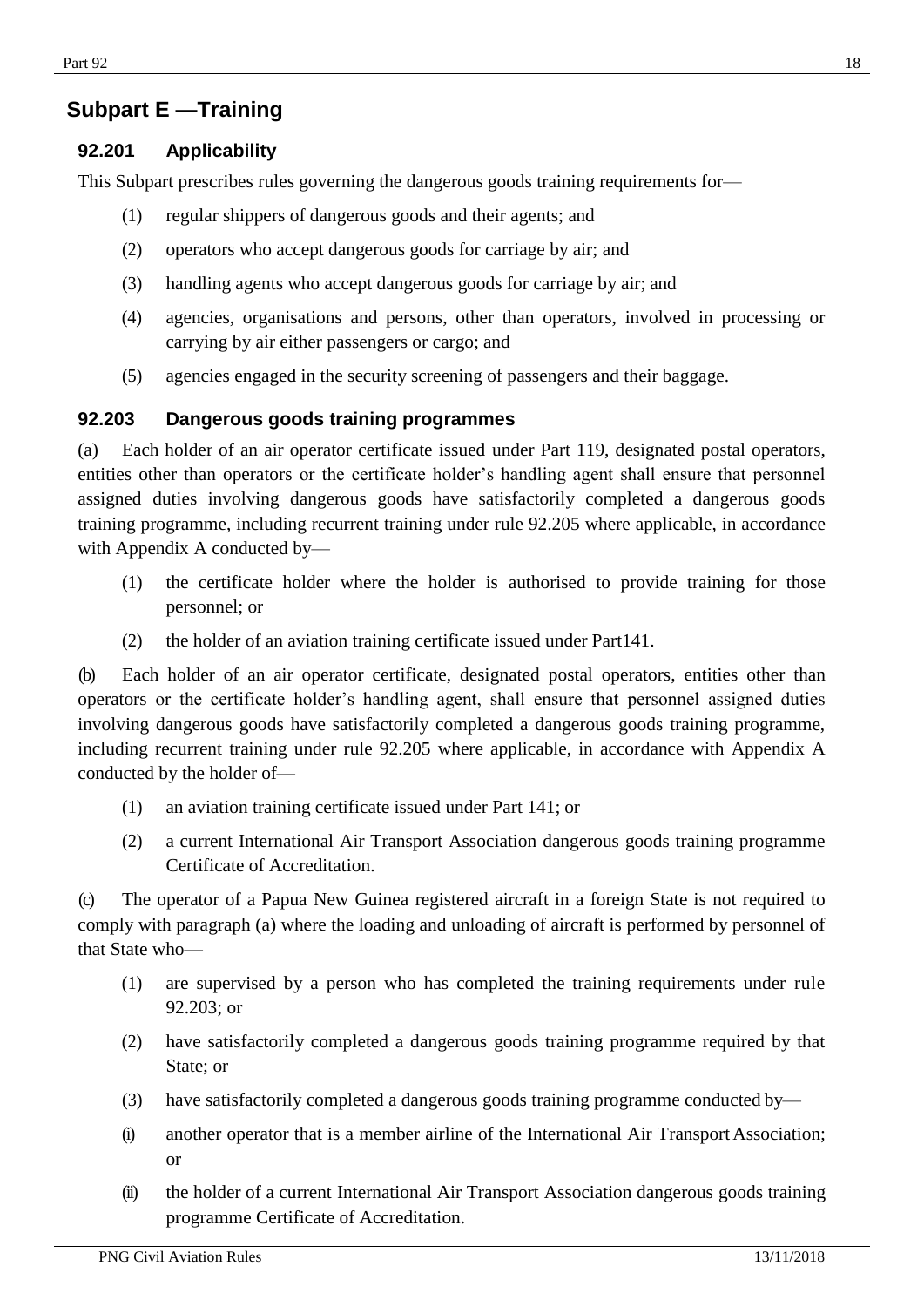(d) The operator or handling agent of a foreign registered aircraft in Papua New Guinea is not required to comply with paragraph (a) if the personnel who are assigned dangerous goods duties have satisfactorily completed a dangerous goods training programme required by the State of the aircraft's registry.

(e) The dangerous goods training programme including recurrent training under rule 92.205 shall be approved by the Director.

# <span id="page-18-0"></span>**92.205 Recurrent training**

Each person who is required under rule 92.203 to have completed a dangerous goods training programme shall—

- (1) Within 2 years of completing the programme, undertake a recurrent dangerous goods training programme; and
- (2) Repeat the recurrent dangerous goods training programme at intervals not exceeding 2 years; and
- (3) For dangerous goods instructors, undertake dangerous goods acceptance recurrency at intervals not exceeding 2 years.

# <span id="page-18-1"></span>**92.207 Personnel records**

(a) Each person to whom this Subpart applies shall retain a record, for every person assigned duties involving dangerous goods, for the duration of the person's employment.

- (b) The record required to be retained under paragraph (a) shall identify for each person—
	- (1) the initial training programme and last recurrent training undertaken; and
	- (2) when it was undertaken; and
	- (3) the identity of the person and organisation that conducted the training; and
	- (4) the result and competence achieved.

# <span id="page-18-2"></span>**92.209 Dangerous Goods Instructor requirements**

- (a) A person performing the functions of a Dangerous Goods Training Instructor must:
	- (1) satisfactorily complete a dangerous-goods acceptance training course; and
	- (2) satisfactorily complete a course in instructional techniques; and
	- (3) have experience in the function to which the training relates.

(b) A person holding a current IATA dangerous goods training accreditation is not required to meet the requirements of paragraph (a).